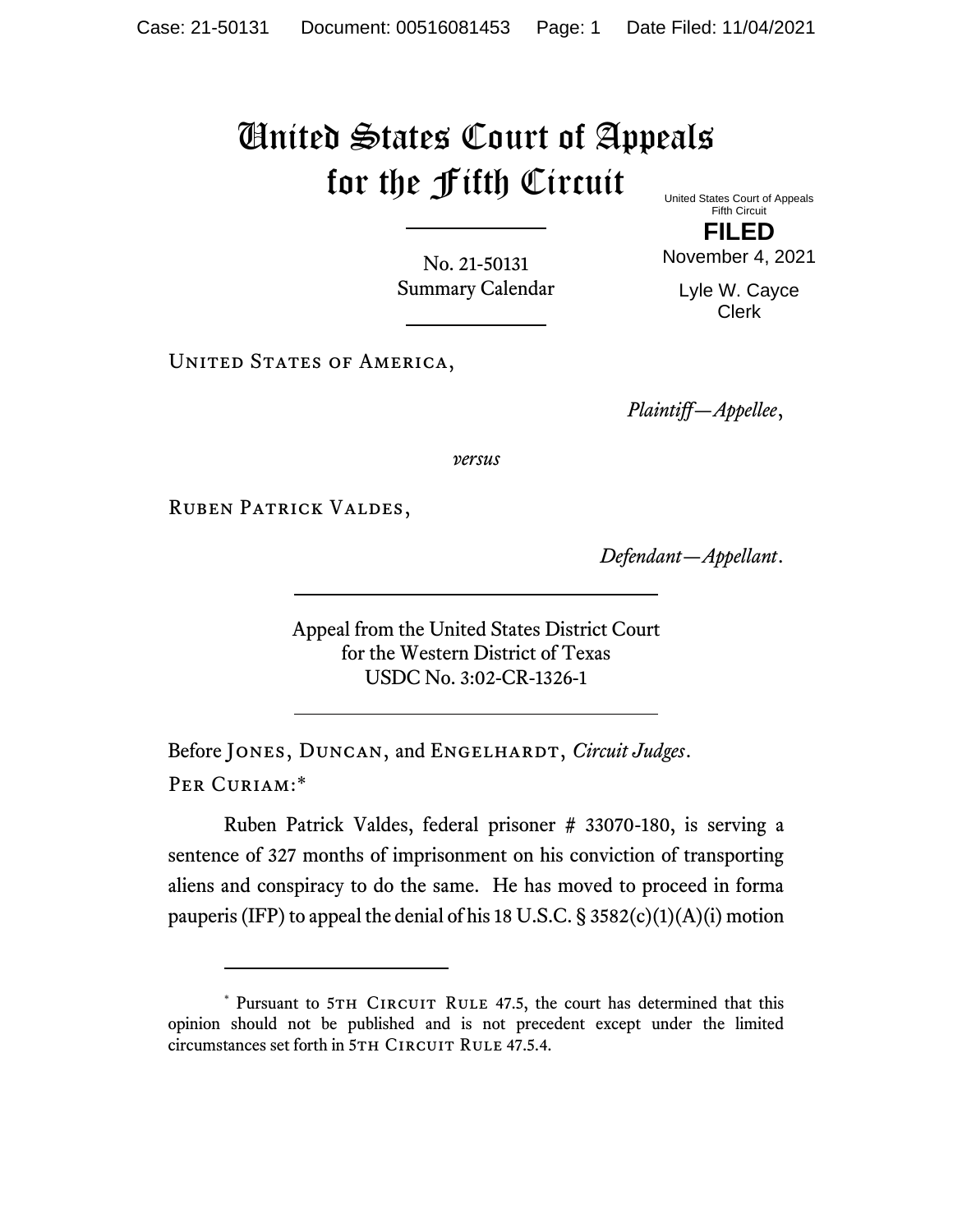## No. 21-50131

for reduction of sentence, requesting that he be granted compassionate release on account of "extraordinary and compelling reasons." Valdes argues that the district court abused its discretion because it failed to consider his arguments regarding the probation officer's error with respect to his criminal history, the Government's misconduct, and his significant postsentencing rehabilitation. He contends that these circumstances are sufficiently compelling and extraordinary to warrant a reduction in his sentence and release from imprisonment, and that the district court erred in finding that he would pose a danger to the community if released. We pretermit whether Valdes filed a timely notice of appeal. *See United States v. Alvarez*, 210 F.3d 309, 310 (5th Cir. 2000).

After noting that the commentary to U.S.S.G. § 1B1.13 was not dispositive, the district court stated that it nonetheless found it informative and that Valdes satisfied none of the criteria set forth therein. It next found that a sentence reduction would not be consistent with the 18 U.S.C. § 3553(a) sentencing factors because Valdes failed to establish that his release would not pose a danger to the community, citing the nature of Valdes's offenses, the fact that he committed the offenses while on parole for two state felony convictions, his history of prison disciplinary infractions, and the Bureau of Prison's determination that Valdes was at medium risk of reoffending following release.

Pursuant to the Federal Rules of Appellate Procedure, this court may entertain a motion to proceed IFP when the litigant has been denied leave to proceed IFP by the district court. FED. R. APP. P.  $24(a)(5)$ . To proceed IFP, the litigant must demonstrate both financial eligibility and a nonfrivolous issue for appeal. *See Carson v. Polley*, 689 F.2d 562, 586 (5th Cir. 1982). An appeal presents nonfrivolous issues when it raises legal points that are arguable on the merits. *Howard v. King*, 707 F.2d 215, 220 (5th Cir.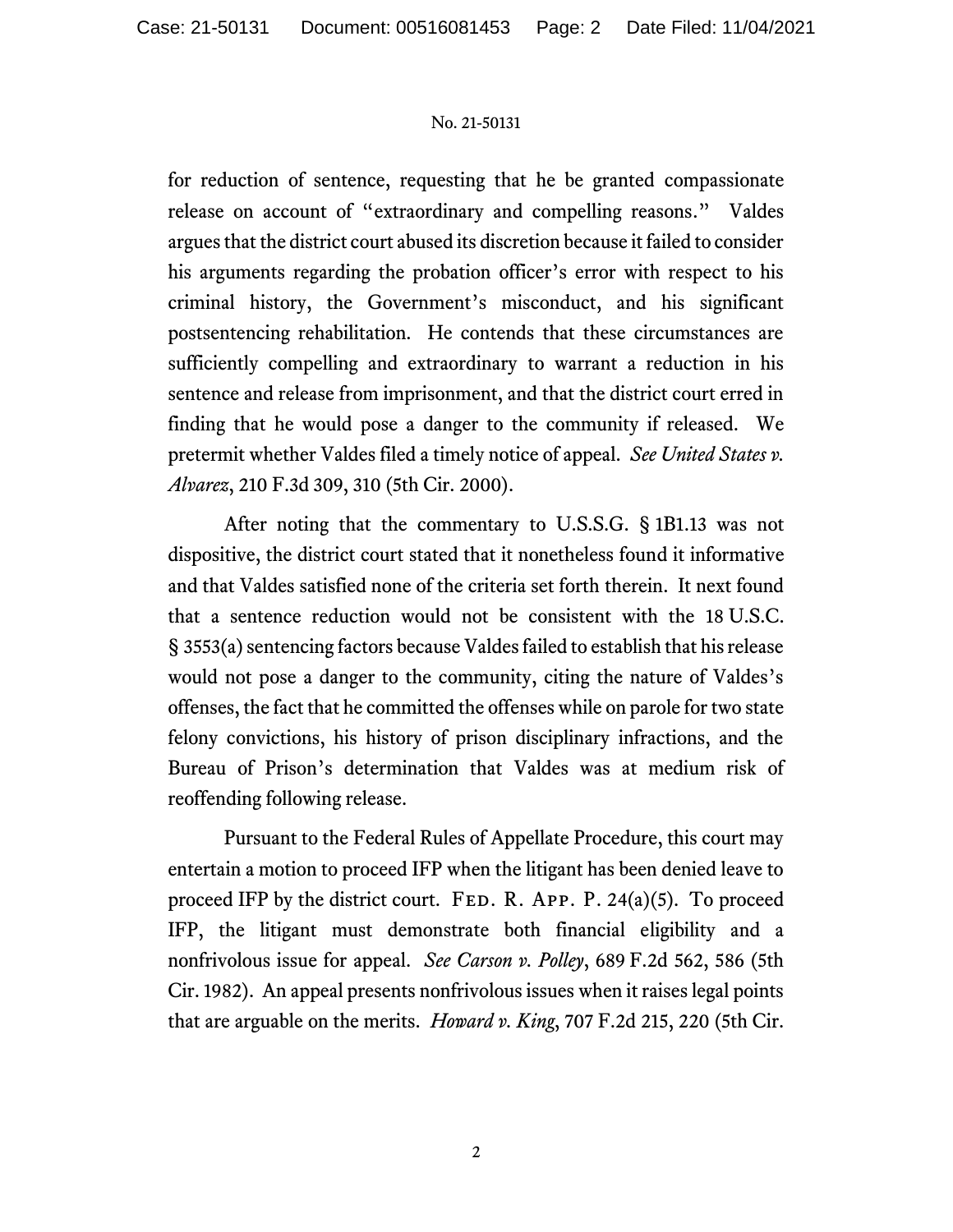## No. 21-50131

1983). If an appeal is frivolous, this court may dismiss it sua sponte. 5TH Cir. R. 42.2.

This court reviews a district court's denial of a motion for a compassionate release sentence reduction under  $\S 3582(c)(1)(A)$  for an abuse of discretion. *United States v. Thompson*, 984 F.3d 431, 433 (5th Cir), *cert. denied*, 141 S. Ct. 2688 (2021); *United States v. Chambliss*, 948 F.3d 691, 693 (5th Cir. 2020). A district court abuses its discretion when it "bases its decision on an error of law or a clearly erroneous assessment of the evidence." *Chambliss*, 948 F.3d at 693 (internal quotation marks and citation omitted). This court gives deference to a district court's evaluation of the § 3553(a) sentencing factors. *Id.*

While the district court discussed U.S.S.G. § 1B1.13 in its order, there is nothing in the record to indicate that it felt bound by this policy statement and its commentary. Instead, the record shows that the district court's denial of relief was also based on its balancing of the § 3553(a) factors and that the district court did not abuse its discretion by denying the motion. *See United States v. Shkambi*, 993 F.3d 388, 393 (5th Cir. 2021); *Chambliss*, 948 F.3d at 693. Valdes's arguments that amount to a disagreement with the district court's weighing of the § 3553(a) factors do not suffice to show error. *See Chambliss*, 948 F.3d at 694.

Although Valdes asserts that he is a nonviolent offender, he ignores the fact that the conspiracy that he led and organized was responsible for the foreseeable deaths of two aliens, endangered the lives of several others, and was undertaken for financial profit. The district court could properly weigh those circumstances and the others it cited against Valdes's postsentencing rehabilitation and achievements and the other factors that he propounded in support of his motion. *See Chambliss*, 948 F.3d at 693-94. Valdes otherwise fails to establish that the district court's denial of his motion was based on a